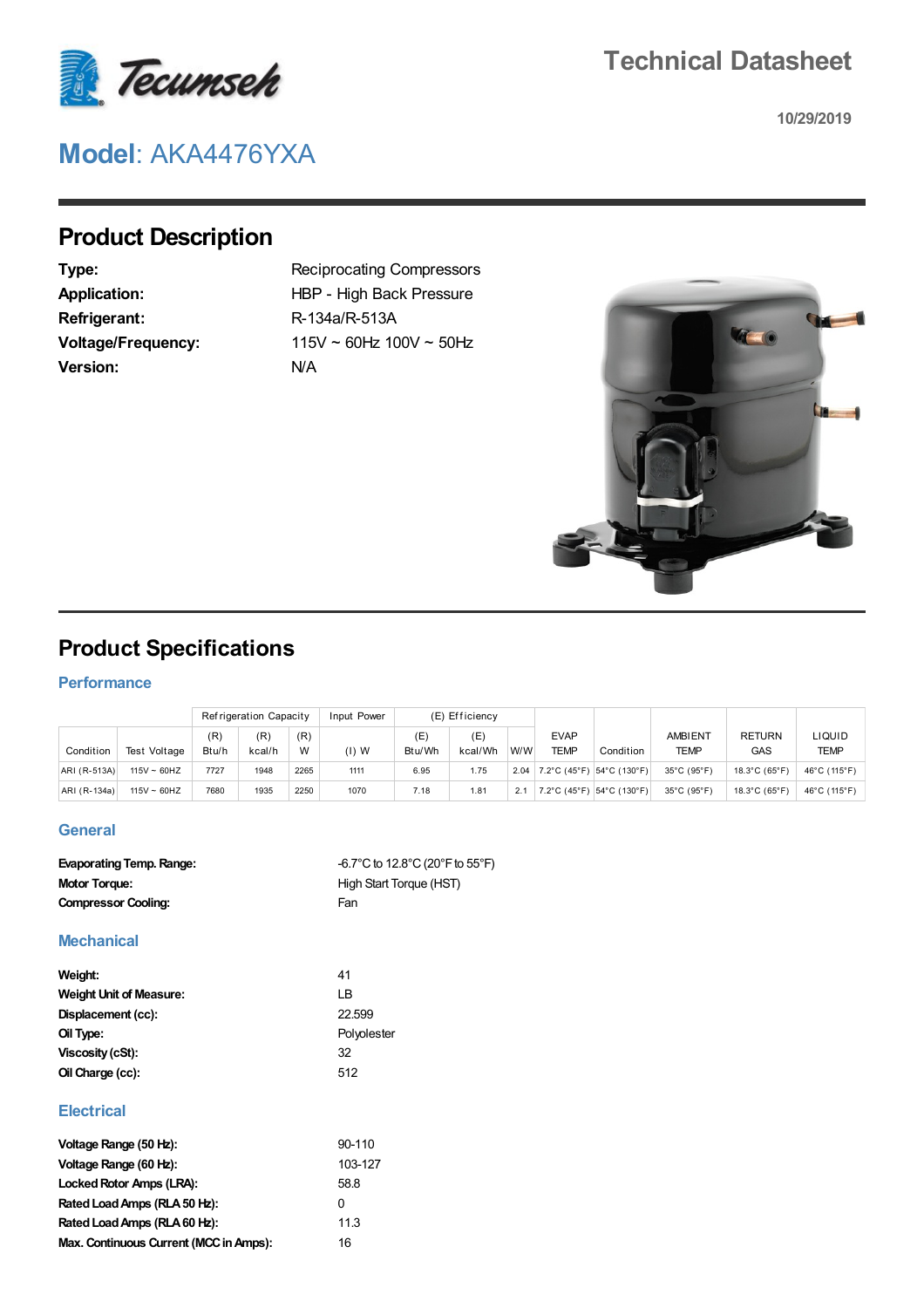| Motor Resistance (Ohm) - Main:<br>Motor Resistance (Ohm) - Start: | .59<br>4.22 |
|-------------------------------------------------------------------|-------------|
| MotorType:                                                        | CSIR        |
| Overload Type:                                                    |             |
| <b>Relay Type:</b>                                                |             |

#### **Agency Approval**

cURus Recognized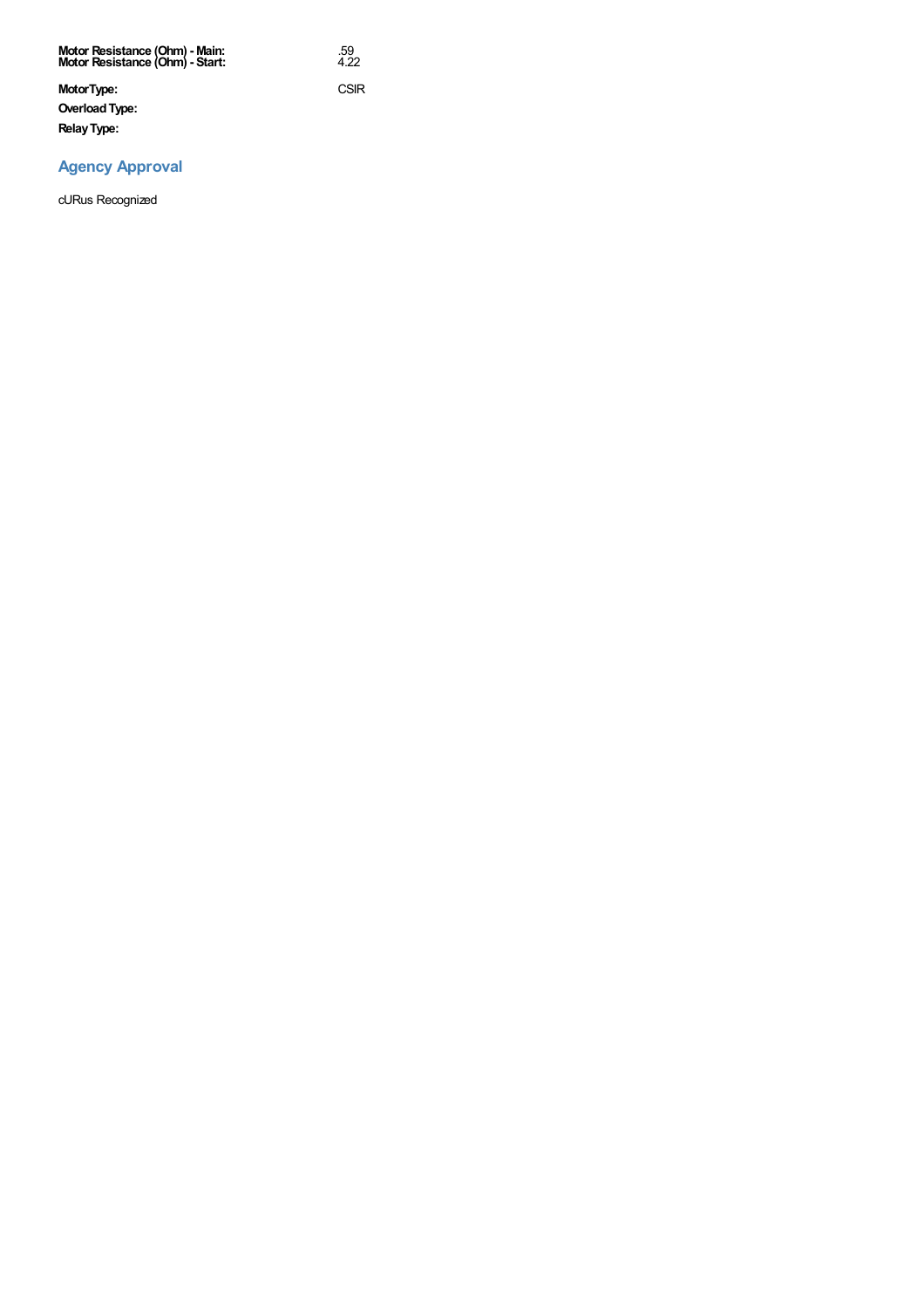

### **AKA4476YXA**

#### **General**

| <b>Model</b>      | AKA4476YXA              | Unit of Measure   | Fahrenheit    |
|-------------------|-------------------------|-------------------|---------------|
| Condition         | ARI (R-134a)            | Voltage/Frequency | $115V - 60HZ$ |
| <b>RETURN GAS</b> | -6.7°C (20°F) SUPERHEAT | <b>MotorType</b>  | <b>CSIR</b>   |

### **Performance Information**

|                     | Condensing Temperature (°F) |                 |       |                   |       |                |      |                  |      |
|---------------------|-----------------------------|-----------------|-------|-------------------|-------|----------------|------|------------------|------|
| EVAP TEMP (°F)      |                             | 80              | 90    | 100               | 110   | 120            | 130  | 140              | 150  |
|                     | Btu/h                       | 5880            | 5430  | 4940              | 4430  | 3920           | 3430 | 2980             | 2570 |
| 20                  | Watts                       | 577             | 648   | 699               | 734   | 757            | 773  | 784              | 795  |
|                     | Amps                        | 7.74            | 8.09  | 8.37              | 8.58  | 8.75           | 8.87 | 8.97             | 9.06 |
|                     | Lb/h                        | 76.3            | 73.6  | 70.2              | 66.3  | 62.0           | 57.8 | 53.7             | 50.0 |
|                     | Btu/h                       | 6690            | 6210  | 5680              | 5130  | 4580           | 4050 | 3550             | 3090 |
| $25\,$              | Watts                       | 609             | 683   | 739               | 781   | 813            | 838  | 861              | 886  |
|                     | Amps                        | 7.95            | 8.33  | 8.65              | 8.91  | 9.14           | 9.35 | 9.54             | 9.73 |
|                     | Lb/h                        | 86.9            | 84.4  | 81.1              | 77.2  | 72.9           | 68.5 | 64.2             | 60.2 |
|                     | Btu/h                       | 7600            | 7070  | 6490              | 5900  | 5290           | 4700 | 4140             | 3630 |
| $30\,$              | Watts                       | 641             | 718   | 778               | 826   | 865            | 900  | 934              | 971  |
|                     | Amps                        | 8.20            | 8.60  | 8.95              | 9.27  | 9.56           | 9.84 | 10.1             | 10.4 |
|                     | Lb/h                        | 98.8            | 96.4  | 93.0              | 89.0  | 84.6           | 80.0 | 75.4             | 71.0 |
|                     | Btu/h                       | 8600            | 8020  | 7390              | 6730  | 6060           | 5410 | 4780             | 4190 |
| $35\,$              | Watts                       | 673             | 752   | 816               | 869   | 916            | 959  | 1000             | 1050 |
|                     | Amps                        | 8.45            | 8.88  | 9.27              | 9.63  | 9.99           | 10.3 | 10.7             | 11.1 |
|                     | Lb/h                        | 112             | 110   | 106               | 102   | 97.4           | 92.4 | 87.4             | 82.6 |
|                     | Btu/h                       | 9720            | 9070  | 8370              | 7640  | 6900           | 6160 | 5450             | 4780 |
| 40                  | Watts                       | 707             | 787   | 854               | 912   | 964            | 1020 | 1070             | 1130 |
|                     | Amps                        | 8.71            | 9.16  | 9.58              | 9.99  | 10.4           | 10.8 | 11.3             | 11.8 |
|                     | Lb/h                        | 127             | 125   | 121               | 116   | 111            | 106  | 100              | 95.1 |
|                     | Btu/h                       | 11000           | 10200 | 9450              | 8640  | 7810           | 6990 | 6190             | 5420 |
| 45                  | Watts                       | 742             | 823   | 892               | 954   | 1010           | 1070 | 1130             | 1200 |
|                     | Amps                        | 8.96            | 9.43  | 9.88              | 10.3  | 10.8           | 11.3 | 11.8             | 12.4 |
|                     | Lb/h                        | 144             | 141   | 137               | 132   | 127            | 121  | 115              | 109  |
|                     | Btu/h                       | 12300           | 11500 | 10600             | 9740  | 8820           | 7890 | 6990             | 6120 |
| 50                  | Watts                       | 780             | 860   | 931               | 996   | 1060           | 1120 | 1190             | 1270 |
|                     | Amps                        | 9.19            | 9.67  | 10.2              | 10.6  | 11.2           | 11.7 | 12.3             | 13.0 |
|                     | Lb/h                        | 163             | 160   | 156               | 150   | 144            | 138  | 131              | 124  |
|                     | Btu/h                       | 13900           | 12900 | 12000             | 11000 | 9920           | 8890 | 7870             | 6880 |
| 55                  | <b>Watts</b>                | 820             | 900   | 971               | 1040  | 1100           | 1180 | 1250             | 1340 |
|                     | Amps                        | 9.37            | 9.87  | 10.4              | 10.9  | 11.5           | 12.1 | 12.8             | 13.6 |
|                     | Lb/h                        | 185             | 181   | 176               | 170   | 163            | 156  | 148              | 141  |
| <b>COEFFICIENTS</b> |                             | <b>CAPACITY</b> |       | <b>POWER</b>      |       | <b>CURRENT</b> |      | <b>MASS FLOW</b> |      |
| C1                  | 3.808963E+03                |                 |       | $-1.375643E + 03$ |       | -4.719180E-01  |      | 3.160500E+01     |      |

C2 5.575858E+01 8.890893E+00 1.910895E-02 4.515158E-03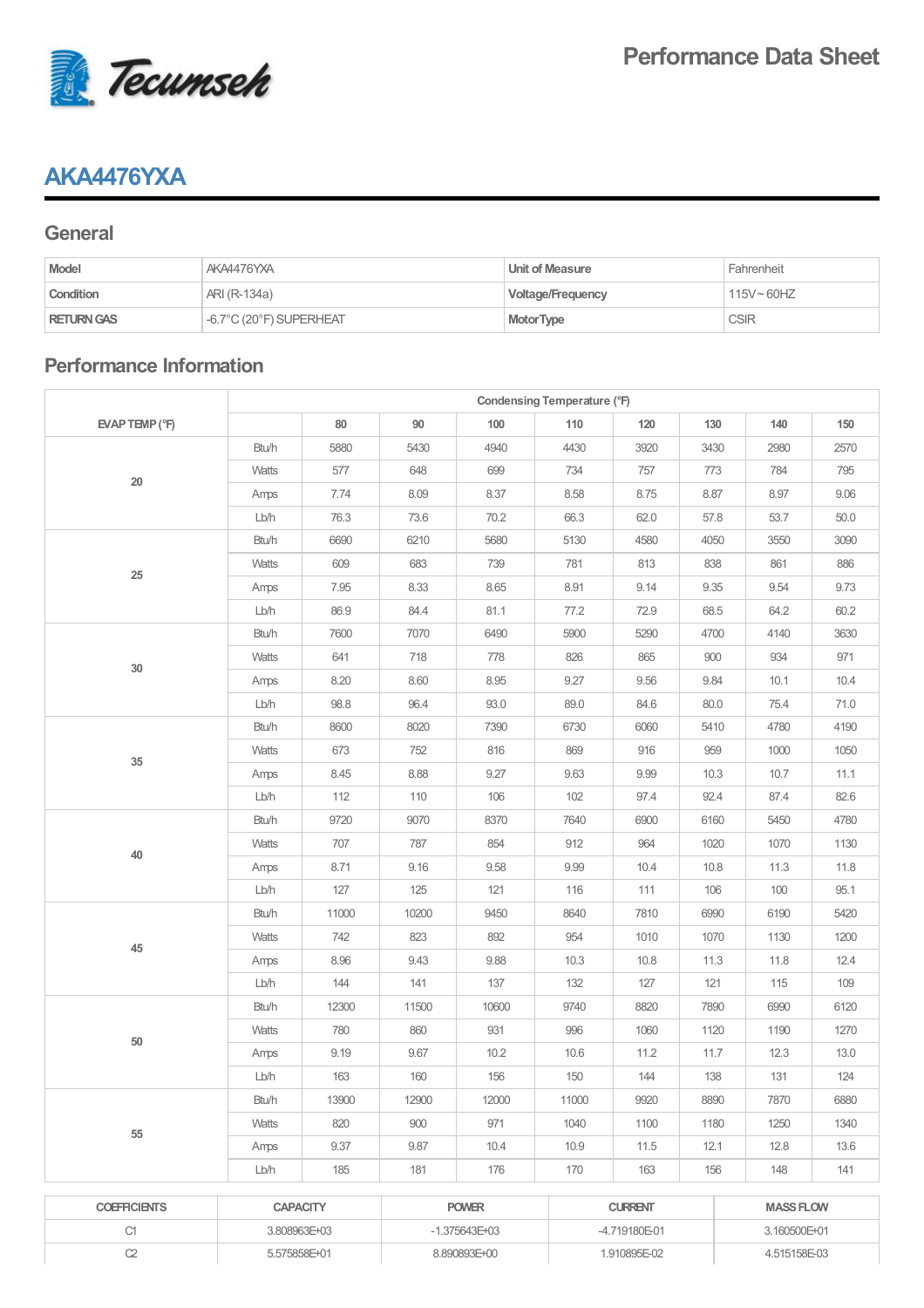| C3             | 4.937675E+01    | 4.312899E+01    | 1.818001E-01    | 9.128011E-01    |
|----------------|-----------------|-----------------|-----------------|-----------------|
| C <sub>4</sub> | 2.591842E+00    | 6.105638E-02    | 2.248646E-03    | 1.975614E-02    |
| C5             | 8.420097E-01    | $-1.468877E-01$ | $-1.468702E-03$ | 2.500208E-02    |
| CG             | $-9.258680E-01$ | $-3.077342E-01$ | $-1.205275E-03$ | $-1.293927E-02$ |
| C7             | 1.384351E-02    | 7.227432E-04    | $-1.788573E-05$ | 2.957970E-04    |
| $\infty$       | $-2.233983E-02$ | $-1.430275E-03$ | $-4.167025E-06$ | $-2.104871E-04$ |
| C9             | $-2.875453E-03$ | 1.644816E-03    | 1.287025E-05    | $-7.196777E-05$ |
| C10            | 2.973120E-03    | 6.530255E-04    | 2.104538E-06    | 3.917792E-05    |

Value = C1 + C2 \* Te + C4 \* Te^2 + C7 \* Te^3 + (C3 + C5 \* Te + C8 \* Te^2) \* Tc + (C6 + C9 \* Te) \* Tc^2 + C10 \* Tc^3

Te = Evaporator Temperature

Tc = Condensing Temperature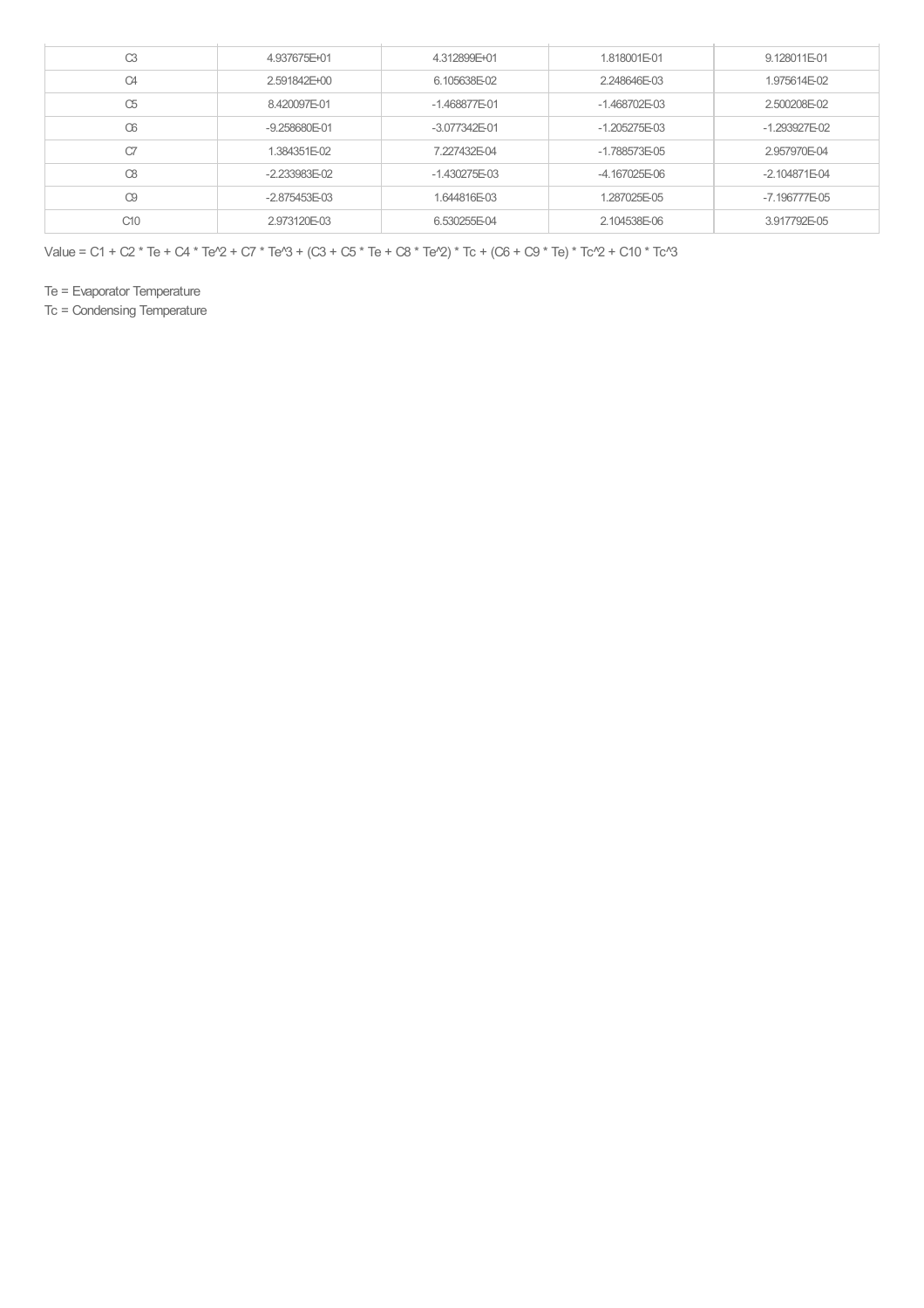

### **AKA4476YXA**

## **Performance Data Sheet**

#### **General**

| <b>Model</b>      | AKA4476YXA               | Unit of Measure          | Fahrenheit    |
|-------------------|--------------------------|--------------------------|---------------|
| Condition         | ARI (R-513A)             | <b>Voltage/Frequency</b> | $115V - 60HZ$ |
| <b>RETURN GAS</b> | 18.3°C (65°F) RETURN GAS | <b>MotorType</b>         | <b>CSIR</b>   |

### **Performance Information**

|                     |                 | Condensing Temperature (°F) |              |                |               |      |                  |  |  |
|---------------------|-----------------|-----------------------------|--------------|----------------|---------------|------|------------------|--|--|
| EVAP TEMP (°F)      |                 | 100                         |              | 110            | 120           | 130  | 140              |  |  |
|                     | Btu/h           | 4970                        |              | 4460           | 3950          | 3450 | 2990             |  |  |
| $20\,$              | Watts           | 781                         |              | 820            | 846           | 863  | 876              |  |  |
|                     | Amps            | 9.18                        |              | 9.42           | 9.60          | 9.73 | 9.84             |  |  |
|                     | Lb/h            | 86.3                        |              | 81.5           | 76.3          | 71.0 | 66.0             |  |  |
|                     | Btu/h           | 5720                        |              | 5170           | 4610          | 4070 | 3570             |  |  |
| 25                  | Watts           | 826                         |              | 873            | 908           | 936  | 962              |  |  |
|                     | Amps            | 9.49                        |              | 9.78           | 10.0          | 10.3 | 10.5             |  |  |
|                     | Lb/h            | 99.7                        |              | 94.9           | 89.6          | 84.2 | 78.9             |  |  |
|                     | Btu/h           | 6530                        |              | 5930           | 5330          | 4730 | 4170             |  |  |
|                     | Watts           | 869                         |              | 923            | 967           | 1010 | 1040             |  |  |
| $30\,$              | Amps            | 9.83                        |              | 10.2           | 10.5          | 10.8 | 11.1             |  |  |
|                     | Lb/h            | 114                         |              | 109            | 104           | 98.3 | 92.6             |  |  |
|                     | Btu/h           | 7430                        |              | 6770           | 6100          | 5440 | 4800             |  |  |
|                     | Watts           | 912                         |              | 971            | 1020          | 1070 | 1120             |  |  |
| $35\,$              | Amps            | 10.2                        |              | 10.6           | 11.0          | 11.3 | 11.7             |  |  |
|                     | Lb/h            | 131                         |              | 125            | 120           | 114  | 107              |  |  |
|                     | Btu/h           | 8420                        |              | 7690           | 6940          | 6200 | 5490             |  |  |
|                     | Watts           | 954                         |              | 1020           | 1080          | 1130 | 1190             |  |  |
| 40                  | Amps            | 10.5                        |              | 11.0           | 11.4          | 11.9 | 12.4             |  |  |
|                     | Lb/h            | 149                         |              | 143            | 137           | 130  | 123              |  |  |
|                     | Btu/h           | 9510                        |              | 8690           | 7860          | 7030 | 6220             |  |  |
| 45                  | Watts           | 997                         |              | 1070           | 1130          | 1200 | 1260             |  |  |
|                     | Amps            | 10.8                        |              | 11.3           | 11.9          | 12.4 | 13.0             |  |  |
|                     | Lb/h            | 169                         |              | 163            | 156           | 149  | 141              |  |  |
|                     | Btu/h           | 10700                       |              | 9800           | 8870          | 7940 | 7030             |  |  |
| $50\,$              | Watts           | 1040                        |              | 1110           | 1180          | 1250 | 1330             |  |  |
|                     | Amps            | 11.1                        |              | 11.7           | 12.3          | 12.9 | 13.5             |  |  |
|                     | Lb/h            | 191                         |              | 185            | 177           | 169  | 161              |  |  |
|                     | Btu/h           | 12000                       |              | 11000          | 9980          | 8940 | 7910             |  |  |
| 55                  | Watts           | 1080                        |              | 1160           | 1230          | 1310 | 1400             |  |  |
|                     | Amps            | 11.4                        |              | 12.0           | 12.6          | 13.3 | 14.1             |  |  |
|                     | Lb/h            | 217                         |              | 209            | 201           | 192  | 182              |  |  |
|                     |                 |                             |              |                |               |      |                  |  |  |
| <b>COEFFICIENTS</b> | <b>CAPACITY</b> | <b>POWER</b>                |              | <b>CURRENT</b> |               |      | <b>MASS FLOW</b> |  |  |
| C1                  | 3.832226E+03    | $-1.536683E + 03$           |              |                | -5.178569E-01 |      | 3.884542E+01     |  |  |
| $C2\,$              | 5.609912E+01    |                             | 9.931709E+00 |                | 2.096911E-02  |      | 5.549540E-03     |  |  |